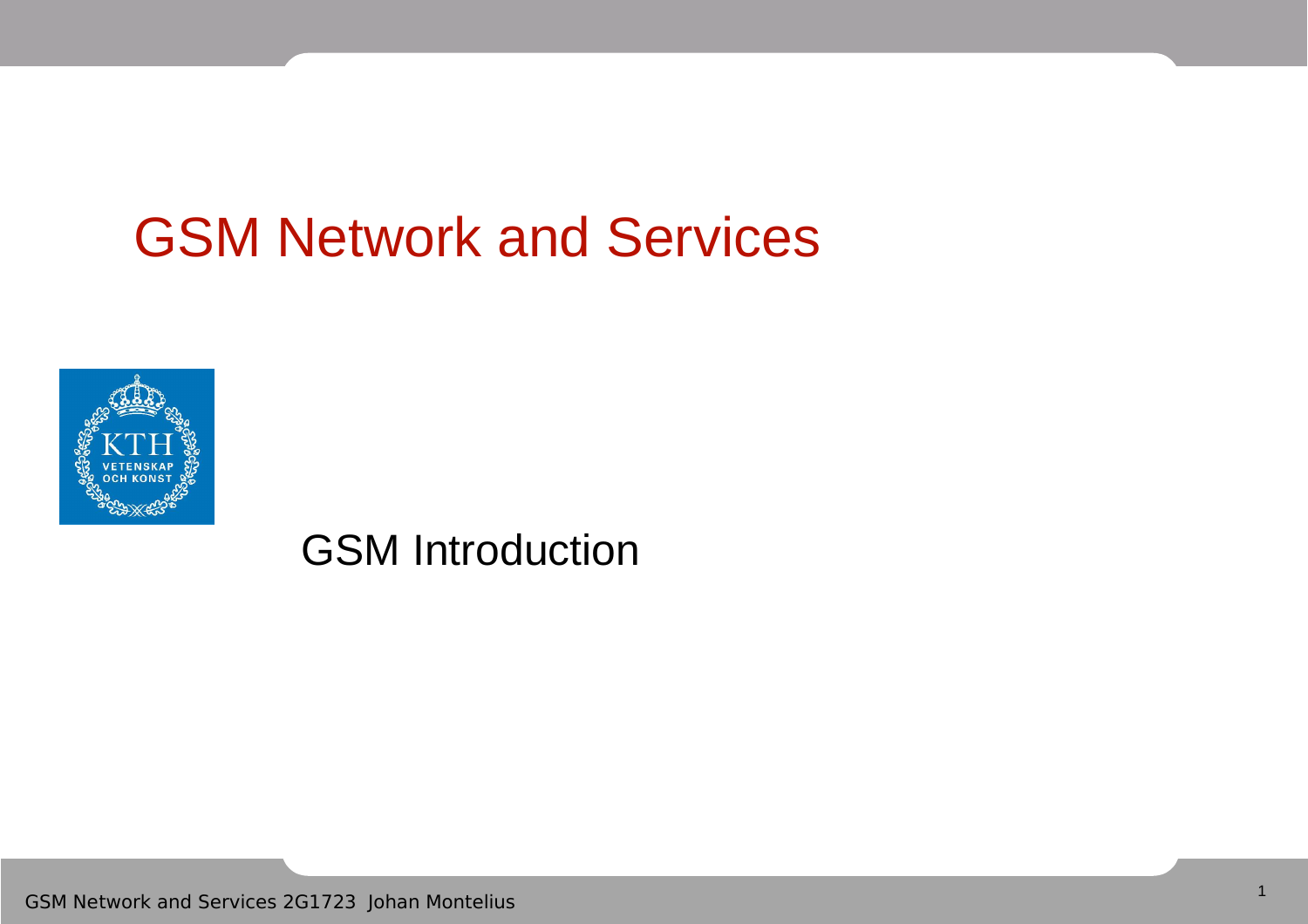## History and evolution

- First generation analog systems
	- NMT (Scandinavia), TACS (UK), C-Netz (Germany), AMPS (US)
- Problems
	- Non compatible
	- No roaming between networks
	- Different frequency allocations
	- Analog ( is this a problem? )

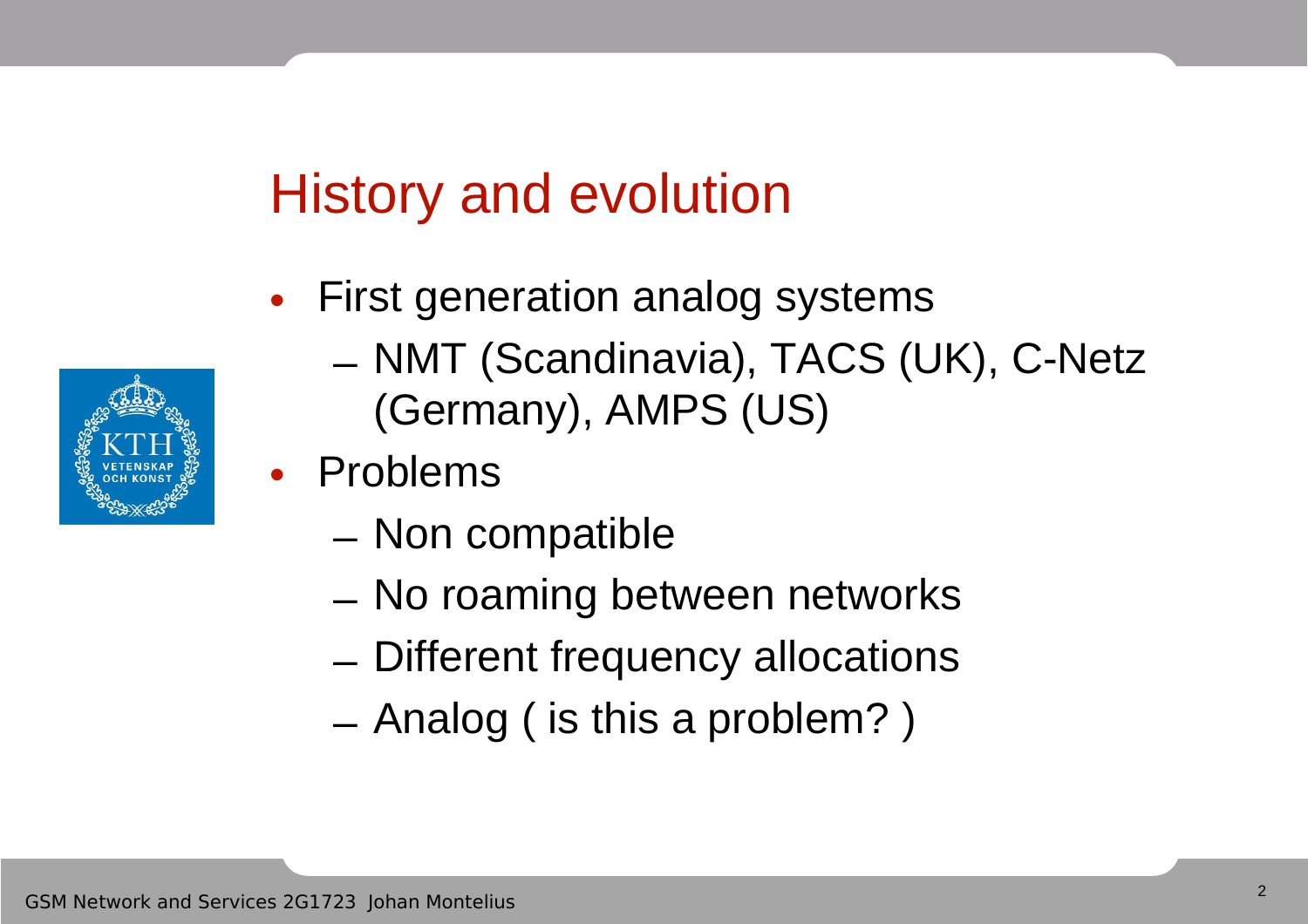#### CEPT – Conf. Of European Post and Telegraphs

- 1982 forms the Groupe Special Mobile (GSM) to define the next generation mobile system. The networks should solve:
	- roaming
	- speech quality
	- spectral efficiency
	- low cost
	- small size
	- new services, ISDN compatibility

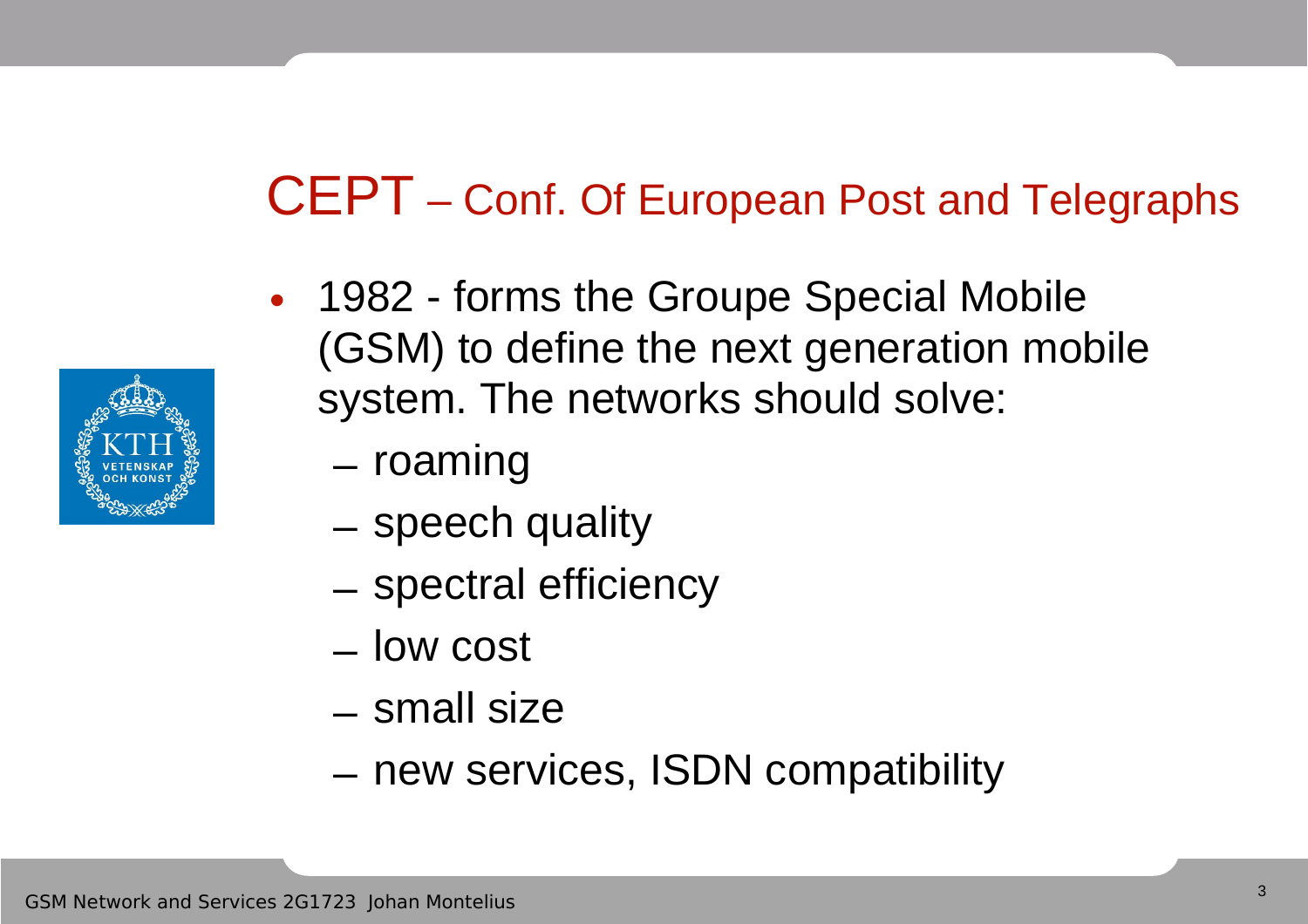#### State of the art 1984



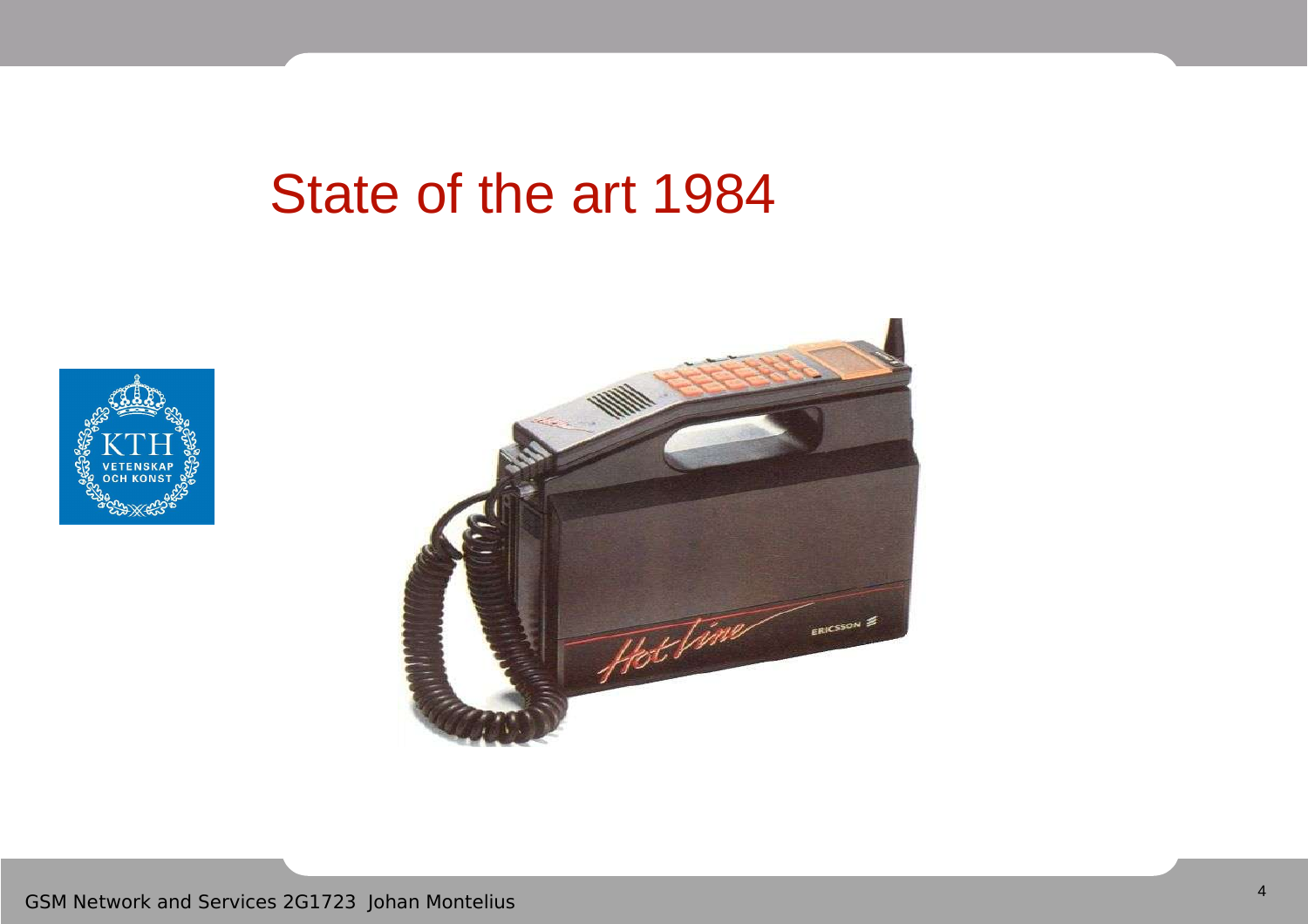## But first ......

• What frequencies should be used?



- The frequency plan for Sweden www.pts.se is a 140 page document with a couple of thousand entries ranging from 9KHz to 275GHz. Take ten of these national plans and try to find some space.
- Finding a frequency band and freeing it up for a new service takes time.
- This is a process where you have to think ten years ahead.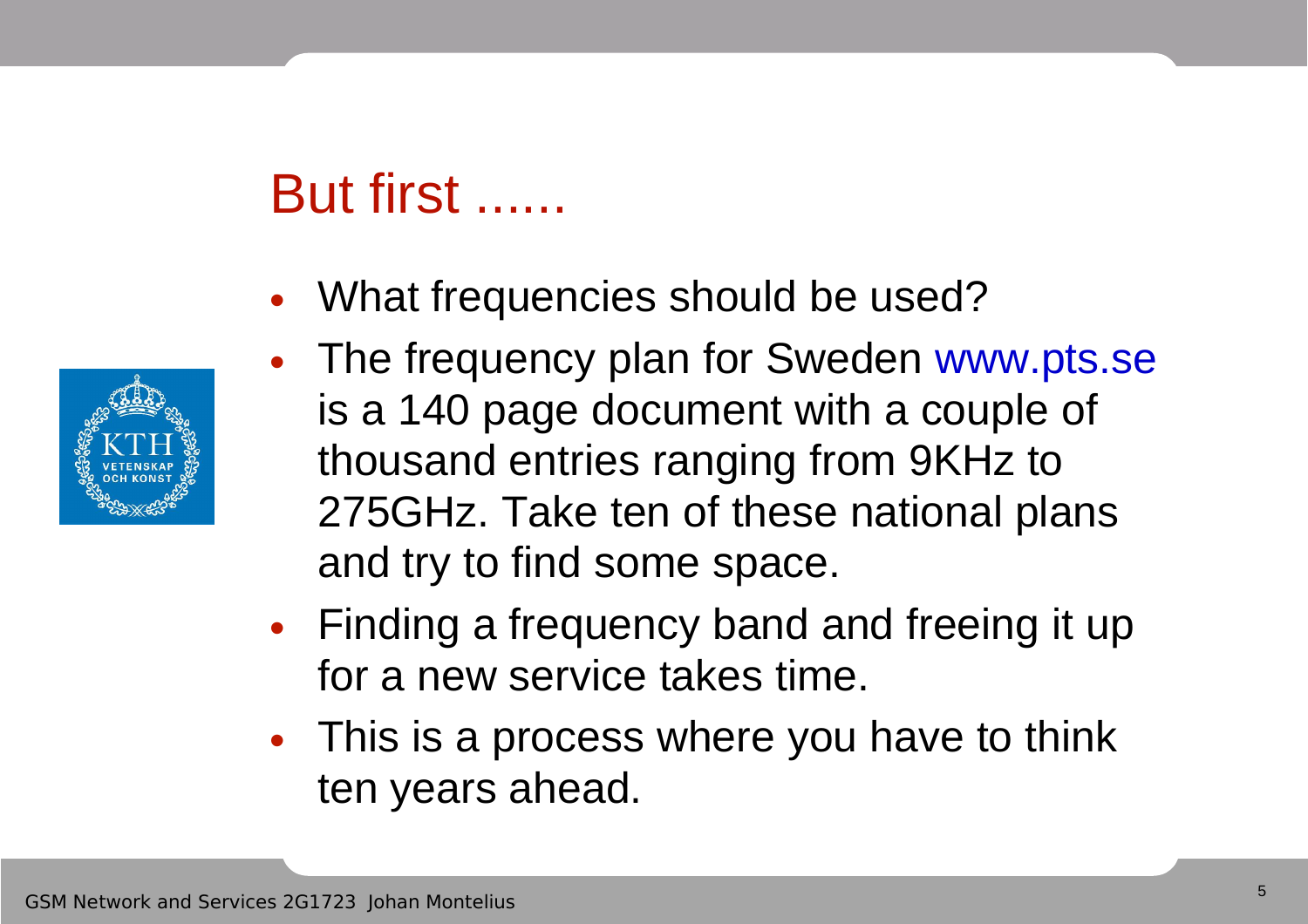# **Frequency**



- Later GSM was allocated 2x75MHz in the 1800 band.
- GSM has also been implemented on the 1900 band (PCS) and the 850-band (TDMA).
- The UMTS system has been allocated a 155MHz band.

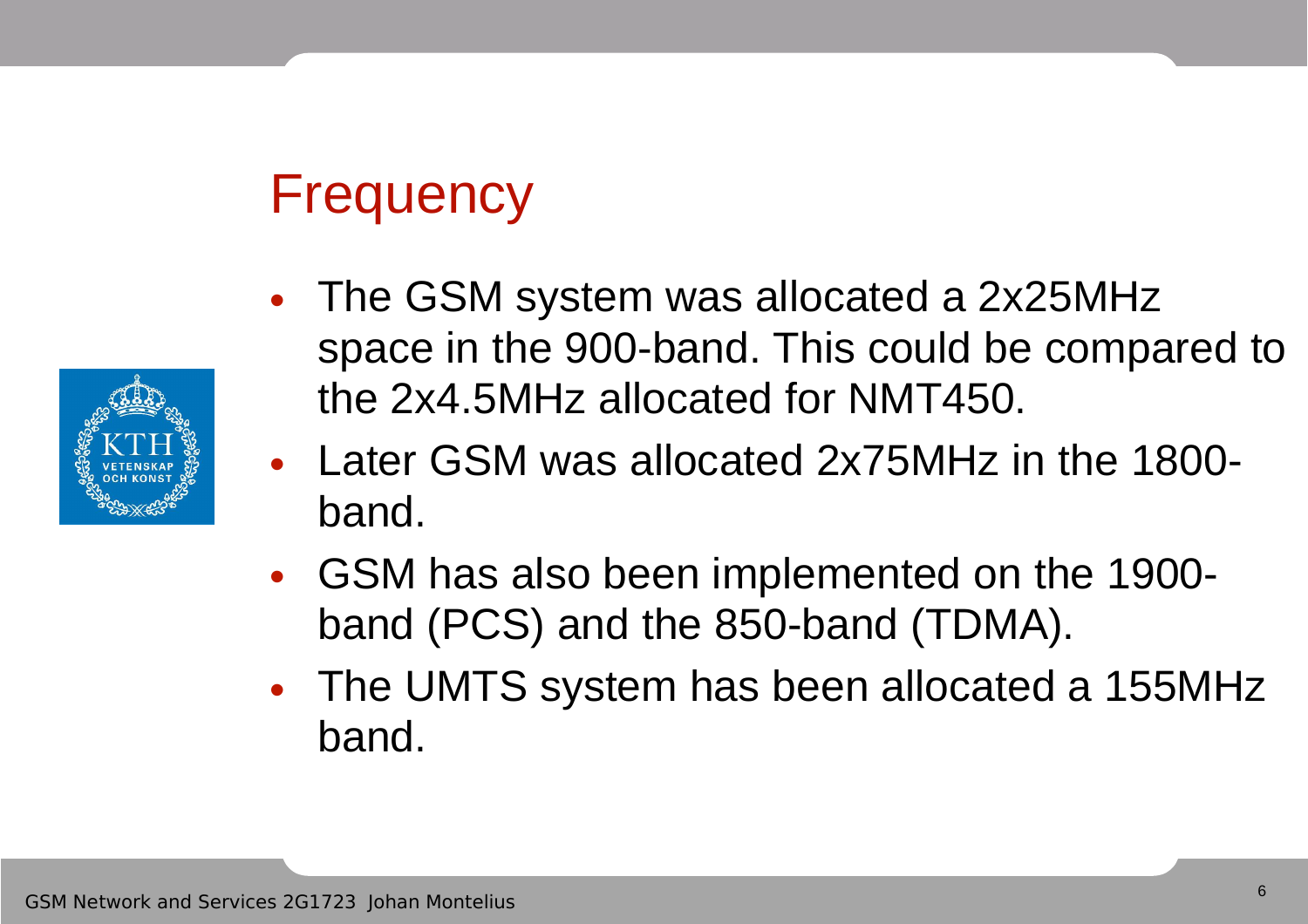#### ETSI – European Telecom. Stand. Inst.

- Formed in 1988 as a collaboration between European national standardizations bodies, telecom authorities, operators, etc.
- Took over the GSM (now called Global System for Mobile communication) standardizations in 1989.
- In 1990 the first GSM specification was released - 6000 pages.
- In 1991 first operator, Radiolinja Finland, launched a GSM network.

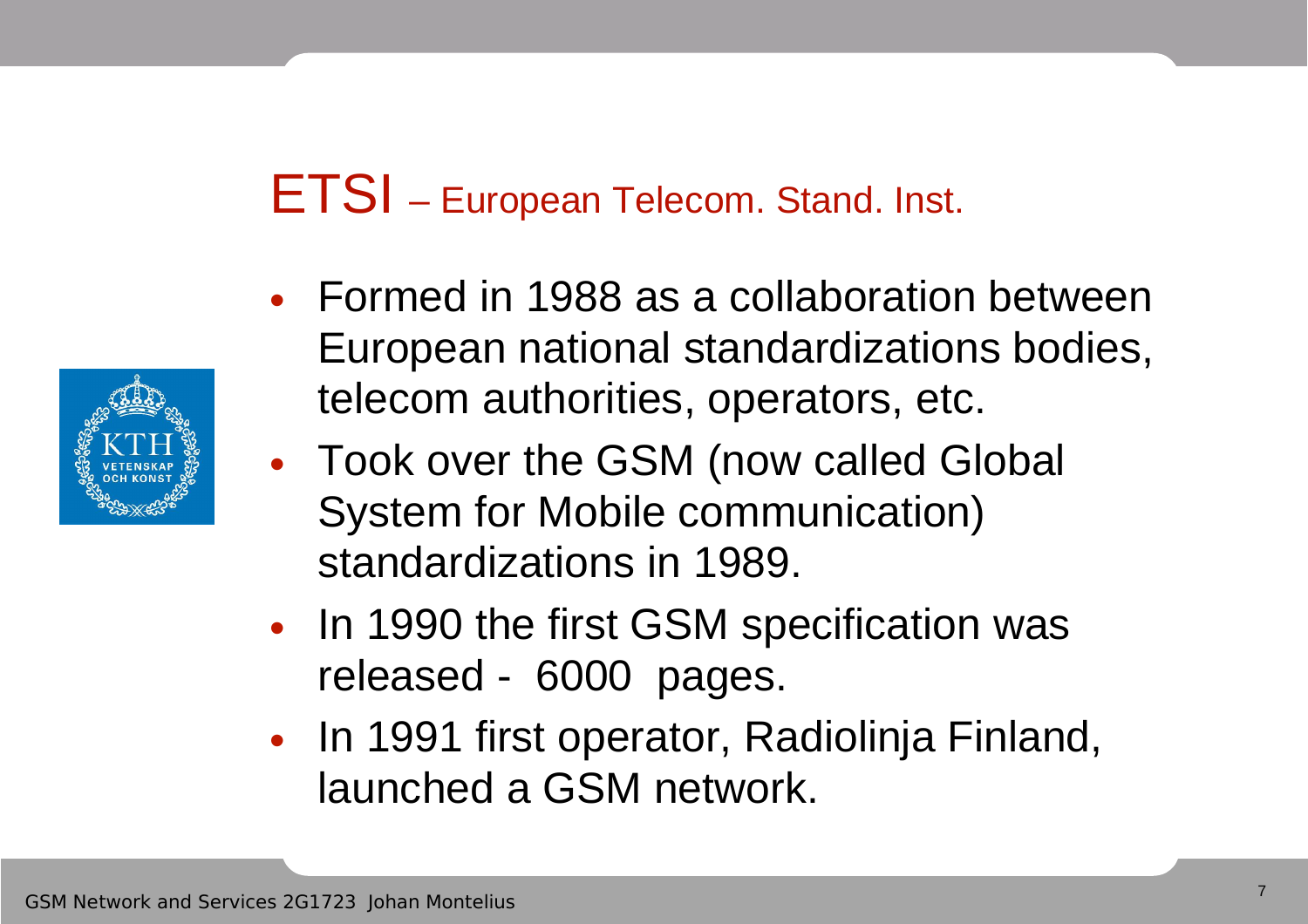#### What the press said

- "Complete confusion around the new European digital mobile system GSM. The so important launch on the market of a new expensive system looks like a failure." Affärsvärlden - 92
- "It will be hard for GSM to win market shares, everyone will continue to use their existing system, NMT" Svenska Dagbladet - 94

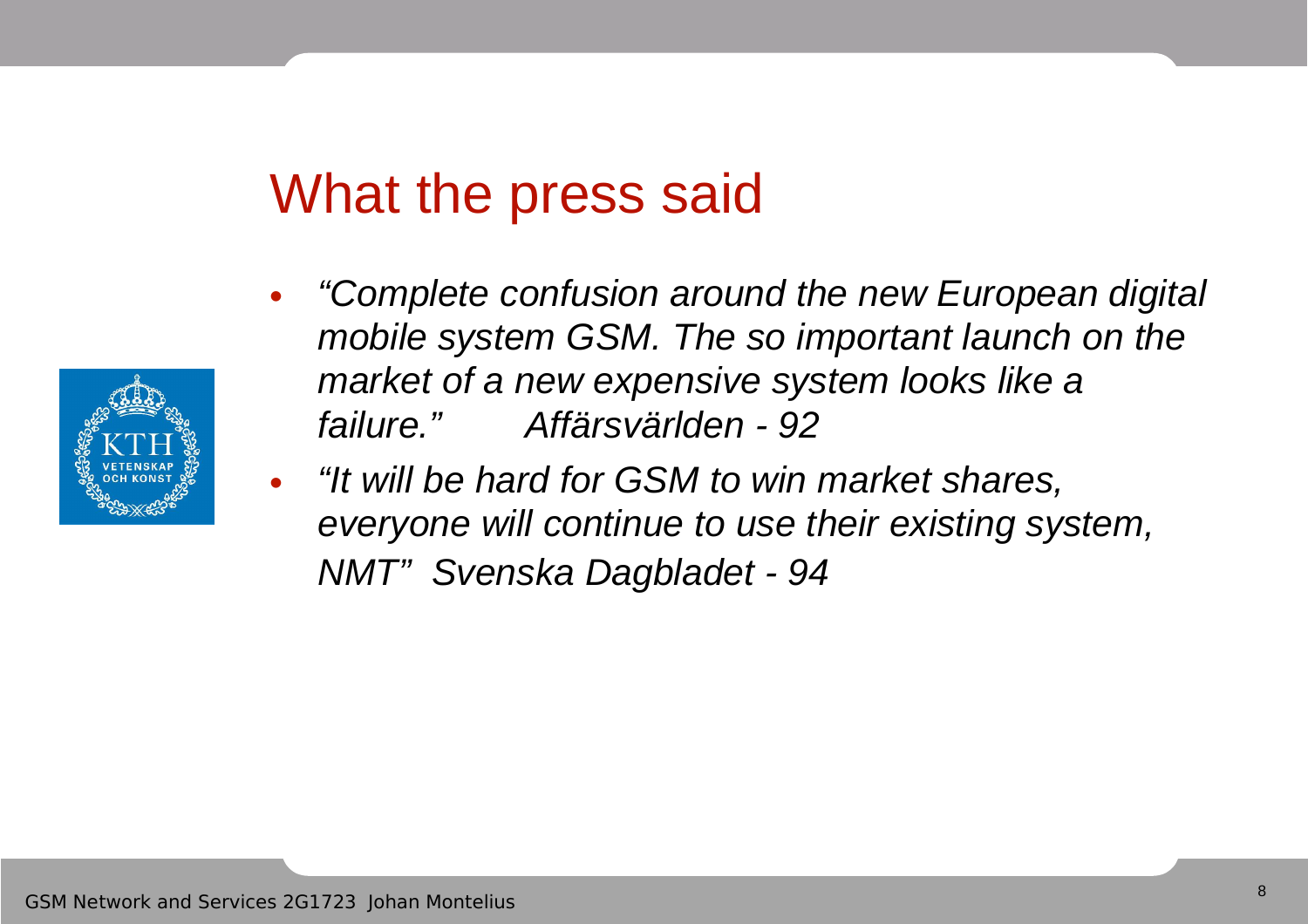## Evolution in Europe

- By mid 1990, there were more GSM subscribers than analog subscribers. Today it is very hard to find a analog network in operation in Europe.
- The success of GSM:
	- deregulation of the telecom market
	- roaming between operators
	- mass-production of terminals

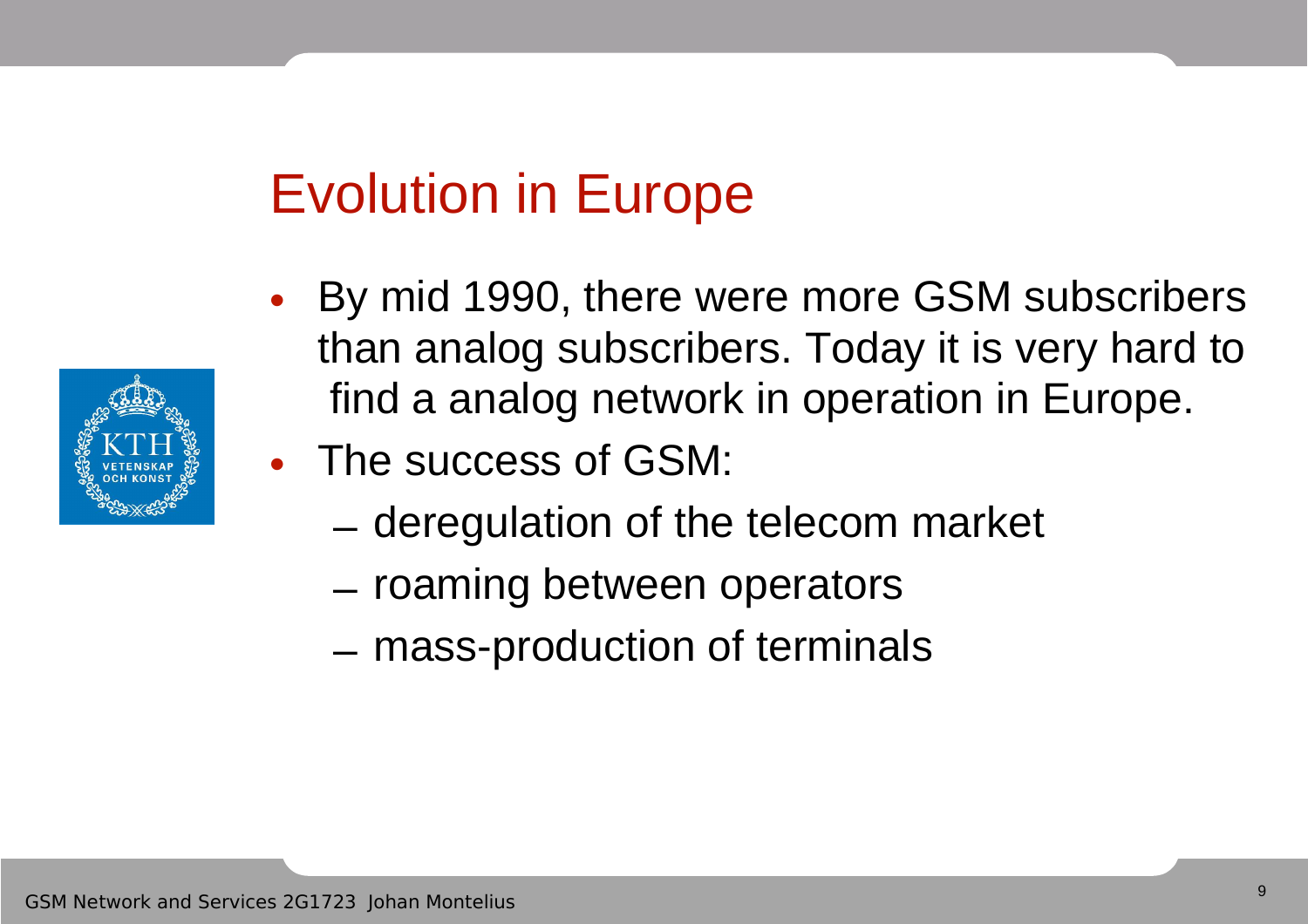## Evolution in the US

- AMPS (advanced mobile phone system) an analog standard is still available and operates in the 850-band
- iDEN, a TDMA system by Motorola, operates in the 800- and 900-band.
- In 1994 FCC allocated spectrum in the 1900-band for PCS (Personal Communication System).
- Several standards evolved:
	- TDMA (digital AMPS), uses time division multiple access, similar to GSM
	- cdmaOne, by Qualcom, uses code division multiple access
	- GSM adapted for the 1900-band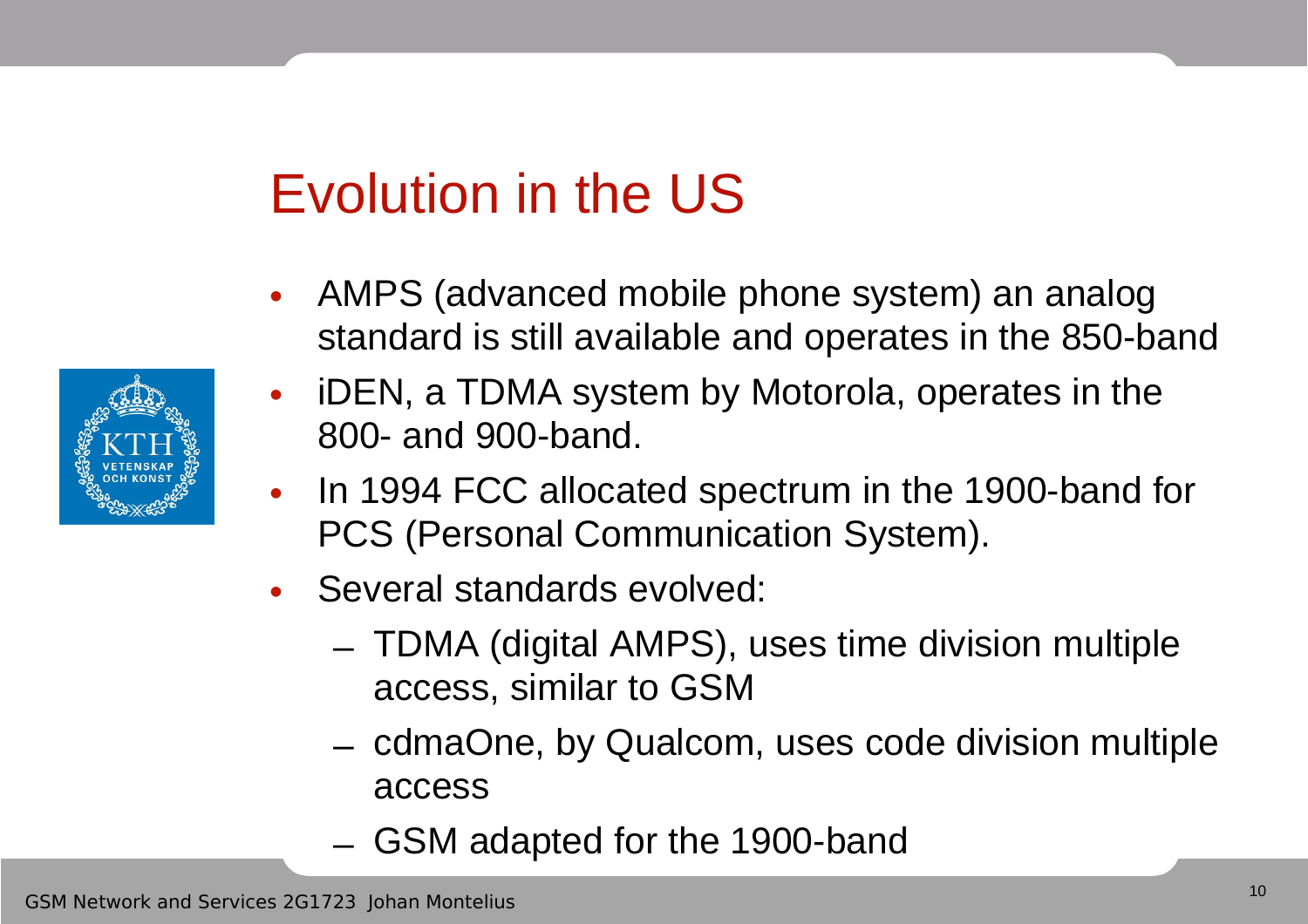#### 3GPP– Third generation Partnership Program



- Founded in 1998 the 3GPP took over from ETSI and is now the international collaboration that is handling the GSM standardization
- 3GPP also handles the standardizations on future, 3G, mobile networks that are based on or compatible with GSM.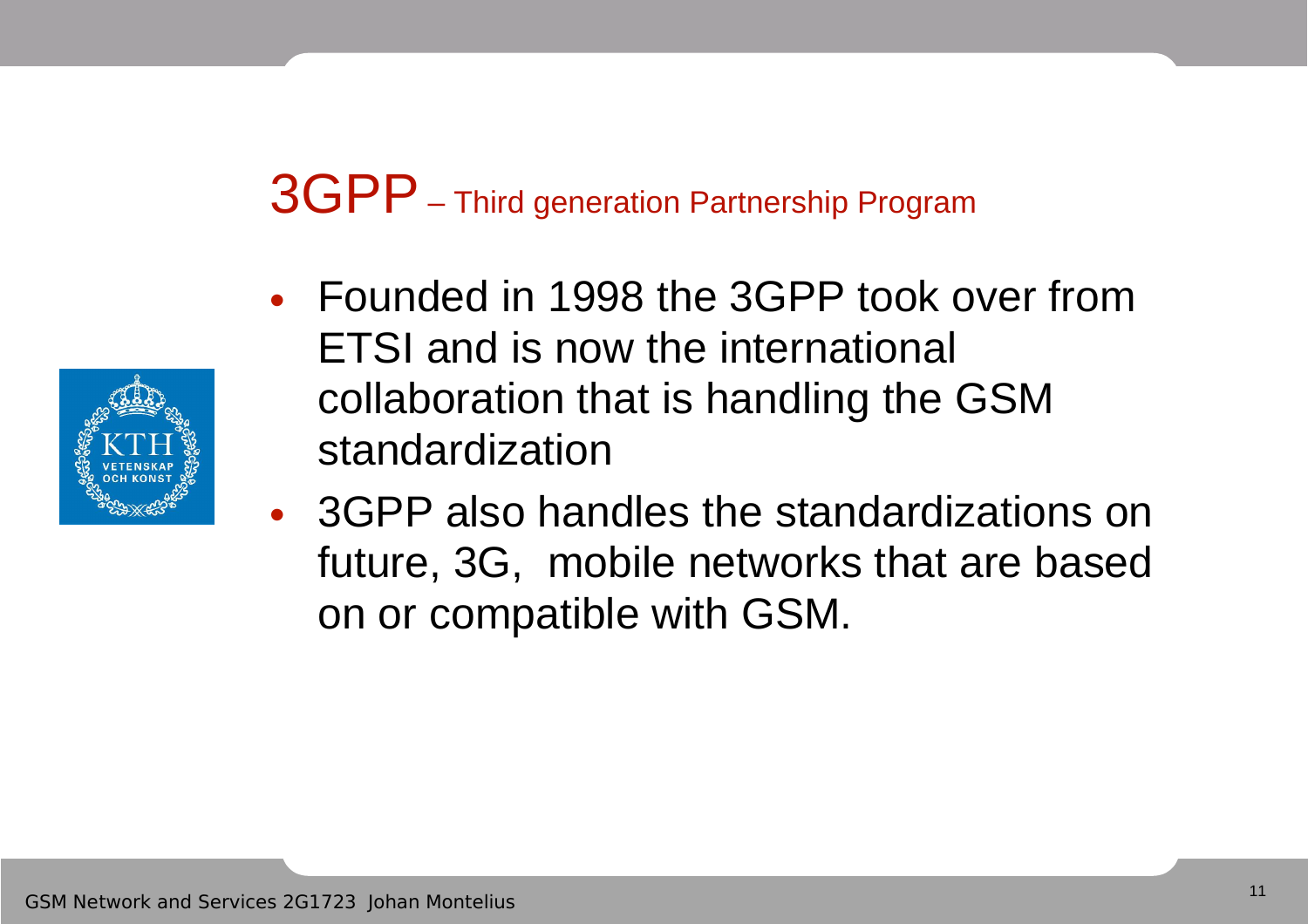# Other organizations

- GSM Association www.gsmworld.org
	- trade organization that promotes GSM
	- Open Mobile Alliance -www.openmobilealliance.org
		- alliance of operators and service developers
		- specify services on top of for example GSM

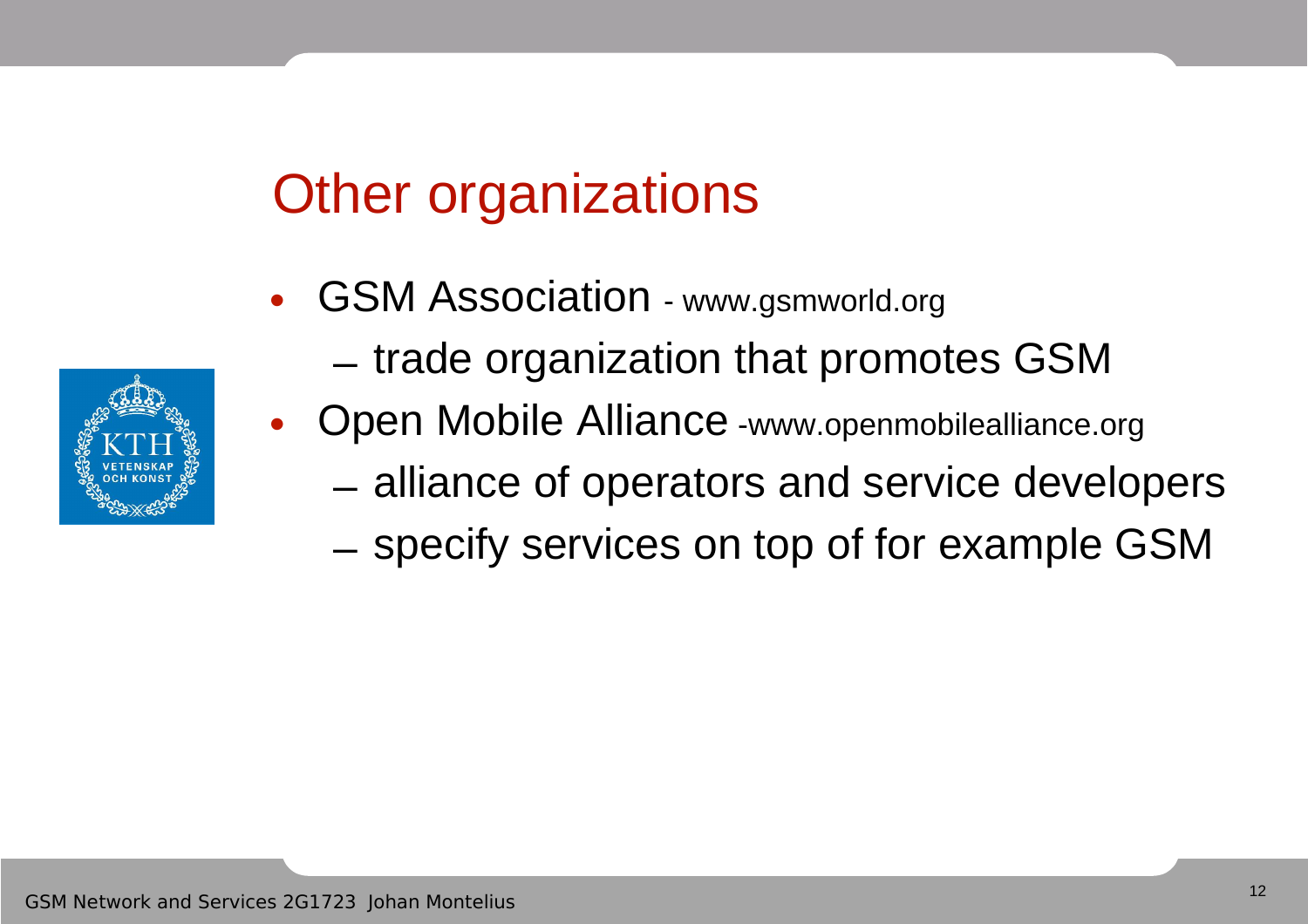#### Mobile evolution

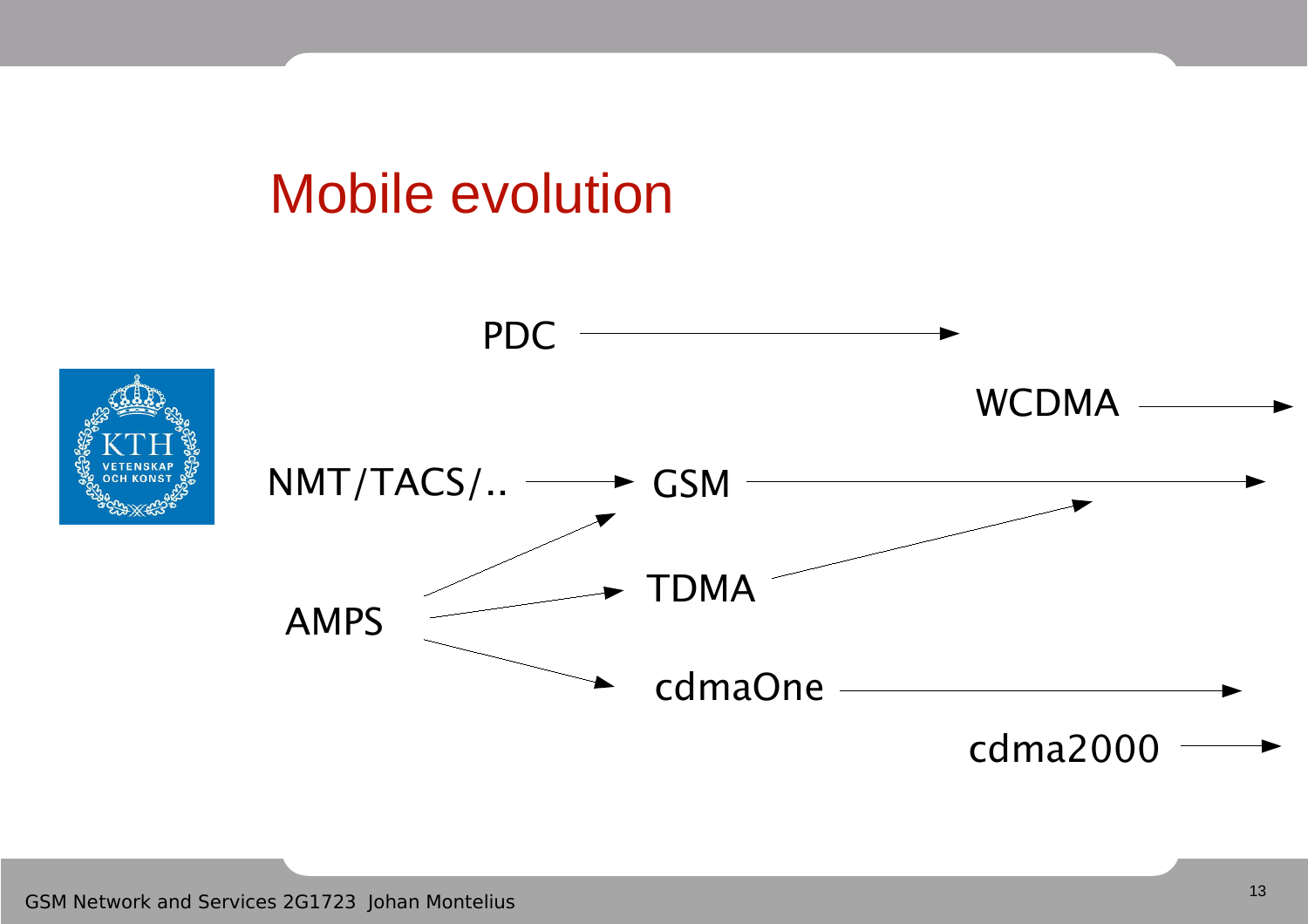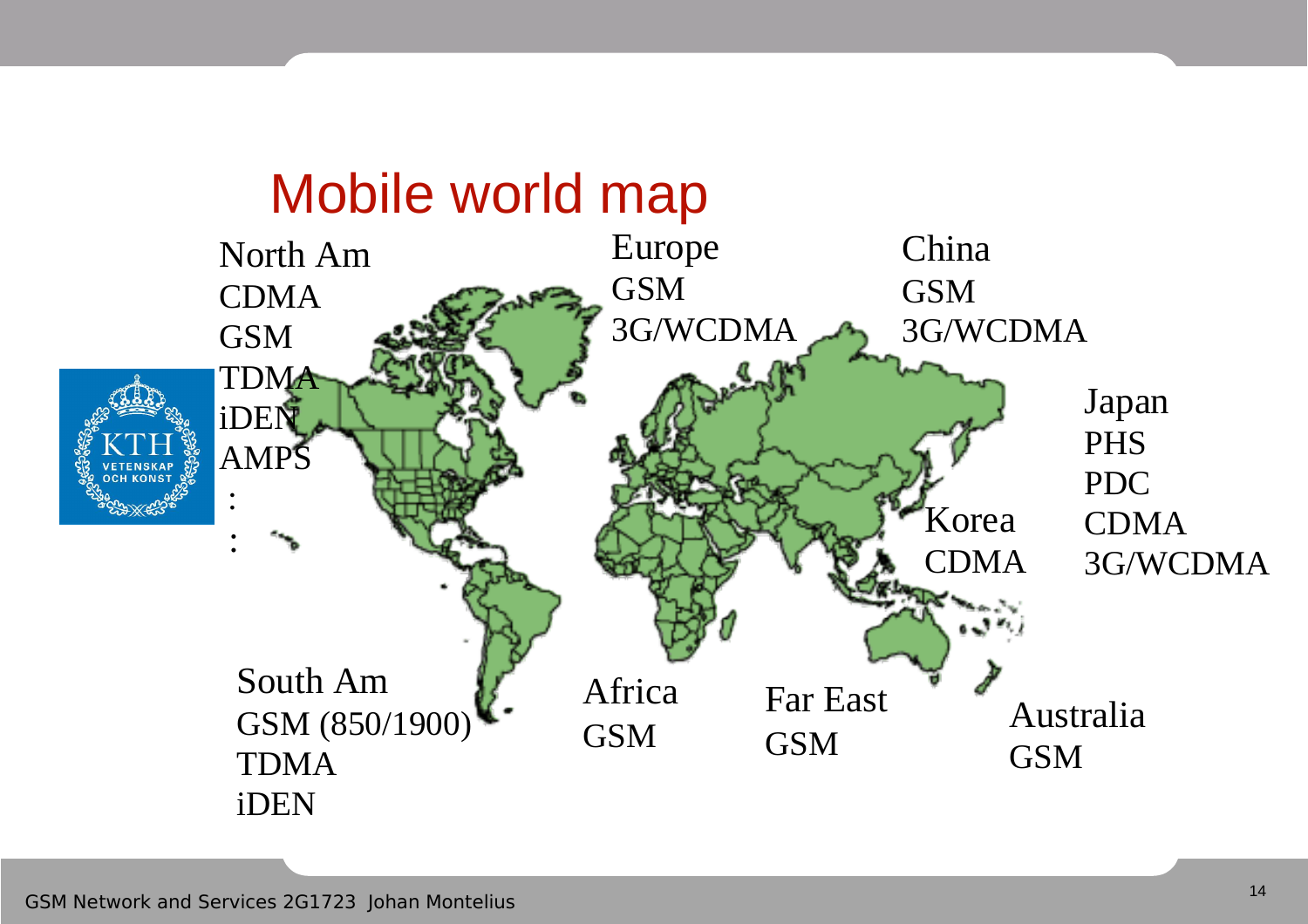#### Some statistics - from GSM Alliance

#### 92 93 94 95 96 97 98 99 00 01 02 03  $0 +$ <br>92 100 200 300 400 500 600 700 800 900 1000 1100 1200 1300 1400 millio  $\subset$ ທ u $\mathbf \Omega$ ທ  $\bm{\mathsf{C}}$ rib eღ<br>L



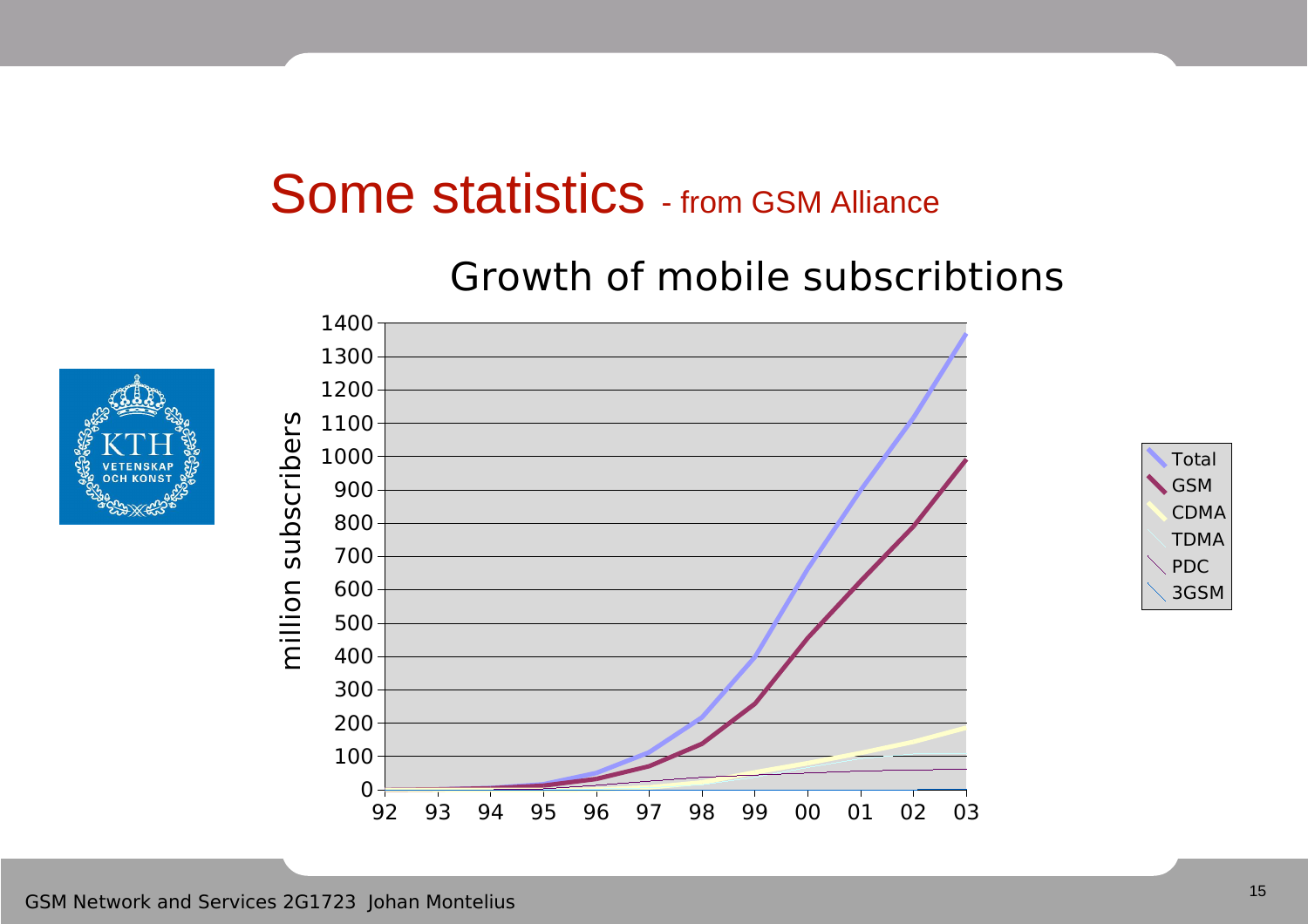## GSM Phases

- The GSM was originally divided into phases describing when services should be in operations.
	- Phase 1: basic voice services
	- Phase 2: supplementary services
	- Phase 2+ : better codecs, broadcast, packet data, location, ...
- Phases helped operators to provide roaming of services and thus made adoption easier.